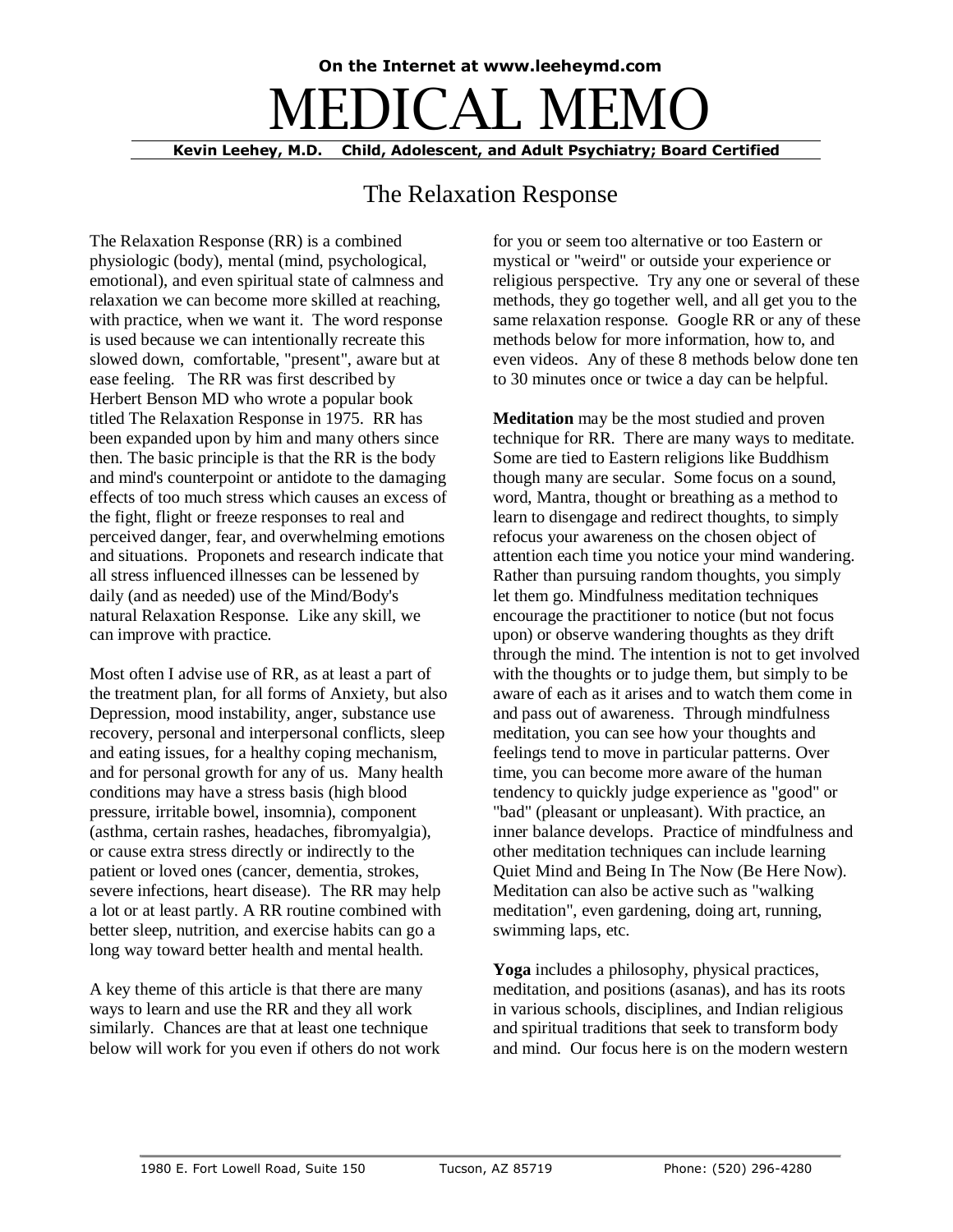growth of practicing yoga to improve health and overall well being - wellness. This includes, stretching, exercise, tone, balance, fitness, breathing, and can include meditation and generally encourages healthier living that benefits health and mental health.

**Breathing techniques or exercises** promoting the RR come in many forms and levels. I quote first from WebMD and then from amsa.org which explains the basic and important Abdominal Breathing Technique :

"Deep breathing is one of the best ways to lower stress in the body. This is because when you breathe deeply, it sends a message to your brain to calm down and relax. The brain then sends this message to your body. Those things that happen when you are stressed, such as increased heart rate, fast breathing, and high blood pressure, all decrease as you breathe deeply to relax. You can do different breathing exercises to see which work best for you."

"Breathing exercises such as this one should be done twice a day or whenever you find your mind dwelling on upsetting thoughts or when you are experiencing pain. Place one hand on your chest and the other on your abdomen. When you take a deep breath in, the hand on the abdomen should rise higher than the one on the chest. This ensures that the diaphragm is pulling air into the bases of the lungs. After exhaling through the mouth, take a slow deep breath in through your nose imagining that you are sucking in all the air in the room and hold it for a count of 7 (or as long as you are able, not exceeding 7). Slowly exhale through your mouth for a count of 8. As all the air is released with relaxation, gently contract your abdominal muscles to completely evacuate the remaining air from the lungs. It is important to remember that we deepen respirations not by inhaling more air but through completely exhaling it. Repeat the cycle four more times for a total of 5 deep breaths and try to breathe at a rate of one breath every 10 seconds (or 6 breaths per minute). In general, exhalation should be twice as long as inhalation. The use of the hands on the chest and abdomen are only needed to help you train your breathing. Once you feel comfortable with your ability to breathe into the abdomen, they are no longer needed. Abdominal breathing is just one of many breathing exercises.

The more it is practiced, the more natural it will become.

**Guided Imagery** employs a calm voice or video to guide you to imagining your own special relaxing, calm, comfortable, often beautiful and peaceful place to be - to go there in your mind. It could be a hammock on the beach with a gentle breeze and soft waves lapping the shore and the gentle smell of hibiscus. Or the scent of lavender with the soft light of Provence and ..... Well, you get the idea. With practice you can go there anytime, anyplace, all on your own.

**Self-Hypnosis** often uses elements of guided imagery, focused concentration, and/or progressive muscle relaxation to reach the RR and may include focus on a goal. Many free examples exist on line. One example follows : "Fix your gaze on a top corner of the room. Do not move your head in order to do so but just raise your eyes and keep them there and stare fixedly at the corner. Take deep breaths in through your mouth, pause at each in-breath, and then let them out through your nose. That's right. All the way out. Then just concentrate on your breathing while you just relax. You don't have to close your eyes now although you might feel you wish to do so. Feel your feet on the ground and your chair supporting the weight of your body as you just relax. Let the sounds around you drift off into the distance as you close your eyes. Concentrate on your breathing and, in your mind's eye, see yourself relaxing in your special favorite place. Perhaps you can imagine strolling in the fields on a warm summer's day, and you can feel the gentle breeze on your cheeks. Or it may be that you are on a beach and you can hear the water lapping the shore. Whatever it is, make it your very own special place that you can return to in this way whenever you want. Tell yourself that this is the feeling you wish to keep while you continue to work or study, that sounds around you are of no concern and they can just drift away while you concentrate on your particular task. When you have completed this short exercise, not only will you feel more relaxed and less troubled by the noises around you, you will also be able to concentrate and work more efficiently than you were able to before."

**Progressive Muscle Relaxation** can be done listening to a calm peaceful voice, sound, or music in person, online, or in your mind directing you to begin